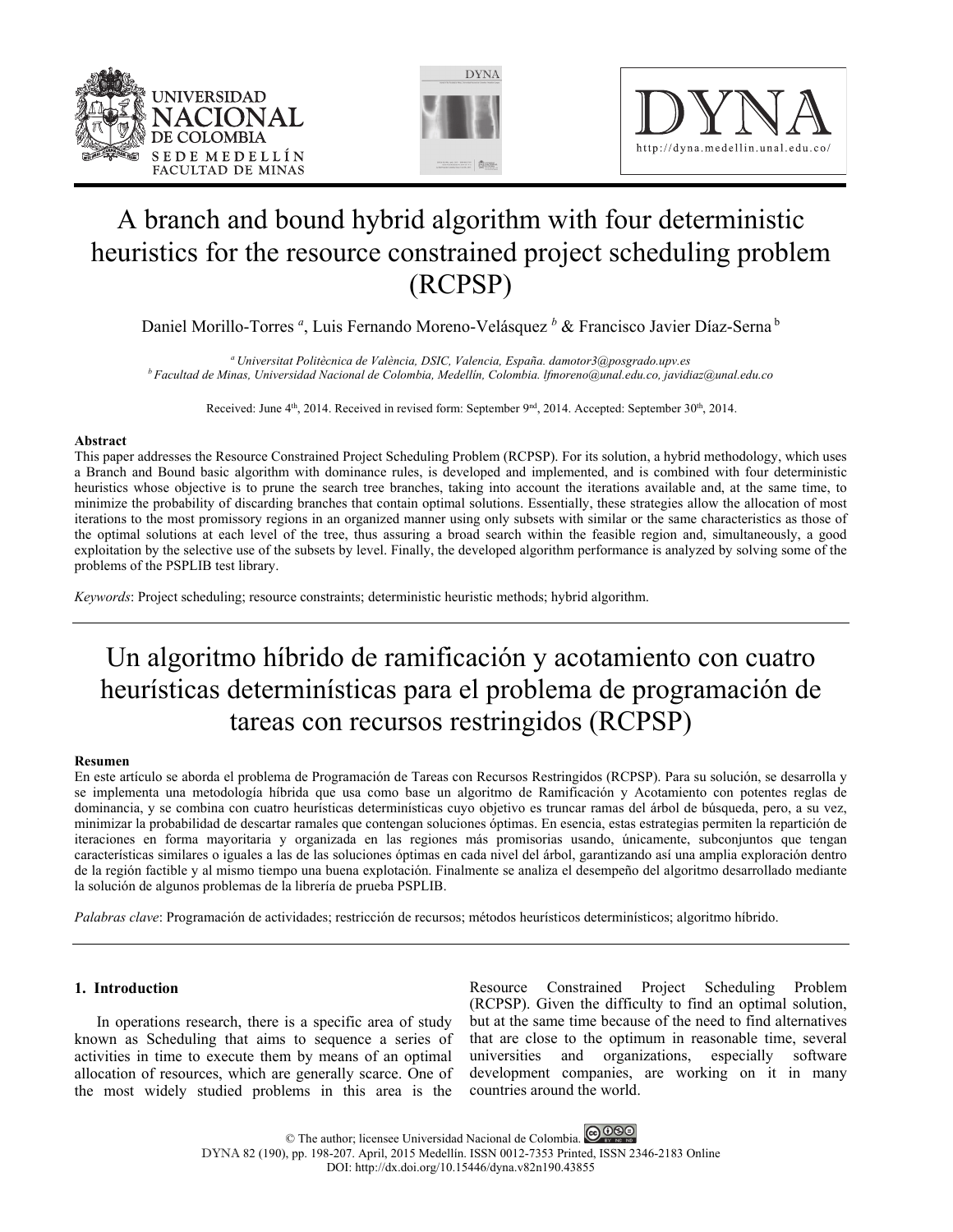Finding the solution to the RCPSP is still a challenge of great interest in the academic and business fields due to its high applicability, as it is one of the central problems in the planning, scheduling, and implementation of any project that may be divided into smaller units called tasks or activities, which usually are subject to two types of constraints: precedence and resources. The former indicate that each activity cannot be started before all its immediate predecessors have been completed. The latter indicate that the total resource consumption of the activities that are active at any time cannot exceed the availability of any of the resources, considered renewable, i.e., when some resource is released due to the completion of any of the active activities, this resource can be used for others. However, if there is sufficient availability of resources, they can be used to perform simultaneous activities.

Formally, the RCPSP can be defined as follows [1]: It is given a project consisting of a set of *n* activities  $X =$  $(1, \ldots, n)$ , each of which requires, for its execution, a quantity of resources  $r_{ik}$  where *i* is the activity and *k* the type of resource;  $b_k$  is the total amount of resource type k available and  $d_i$  the duration of the activity *i*. Activities 1 and  $n$  are fictitious, with zero duration and zero resource consumption, which represent the start and completion of the project [2].

Fig. 1 illustrates an example of the RCPSP taken from [1] that considers nine real and two fictitious activities, with three types of resources. The activity number is shown inside each node; the duration, at the top; and the consumption of each type of resource, at the bottom. Arrows indicate the precedence relations among the activities they connect; e.g., activity 3 is predecessor of 5 and 6, and successor of 1. It is assumed, without loss of generality, that activities are ordered in such a way that each predecessor activity of  $j$  is identified by a value  $i$ numerically less than *j*.

The RCPSP solution is given by the start time of each one of the activities in such a way that the overall duration of the project or *makespan* is minimized. This combinatorial problem has been shown to be NP-hard [3,4]. Therefore, it is not feasible to solve medium or large instances by exact



Figure 1. An RCPSP with 11 tasks and 3 resources. Source: [1].

algorithms, which guarantee to find the optimal solution. There are two approaches for the RCPSP solution: exact algorithms [1,5] and heuristic ones [6]. New methods are permanently being designed, especially heuristic, attempting to find very close solutions to the optimal ones.

Regardless of the method used to find the RCPSP solution, it is important to calculate upper and lower bounds, which can be used as a stop criterion of the algorithm [7,8]. Relaxation models of the original problem are often used to find lower bounds. Therefore, if a solution for the original problem that is identical to a known lower bound is found somehow, it is known then that the optimal solution was reached. A lower bound used regularly is the LB0, defined as the length of the longest route, which can be calculated using the Critical Path Method (CPM). This critical path appears in bold in Fig. 1. Although it may not be very useful for practical purposes, a simple way to calculate an upper bound for the *makespan* is using the following expression:  $T_{max} = \sum_{i=1}^{n} d_i$ , which considers sequential execution of all activities.

# **2. State of the art review**

The origin of the RCPSP dates back to the late 50's of last century when intense research was carried out regarding the project planning, scheduling, evaluation, and monitoring in the area of operations research. As a result of these studies, CPM and PERT (Program Evaluation and Review Technique) were developed.

With these methodologies, more complex sequencing problems were tackled, which due to their combinatorial nature could not be solved in a reasonable time using traditional scheduling methods. As a result, some later studies were oriented to the development of heuristic algorithms for solving such types of problems.

Later on, the RCPSP was defined and in order to find its solution, several methodologies have been developed using traditional optimization as well as heuristic methods [6,9]. In [10], a first branch and bound algorithm based on the methodology proposed in [11] is presented. However, this algorithm can only solve small problems.

Subsequently, the efforts to solve the RCPSP were focused on the development of algorithms and methodologies that would determine the best lower and upper bounds in order to reduce the sample space and constraints. In [12], a lower bound based on Lagrangian simplifications of resource constraints is presented. In [13], lower bounds for the RCPSP based on the longest path of a model with minimization of the resource constraints are proposed. In [14] it is shown that Fisher's lower bounds and the like are better than those proposed by [13]. Also, in [14], two new lower bounds for the RCPSP are proposed. The first one is based on a relaxation of the classical integer programming. The second one is based on a disjunctive graph obtained from the precedence network adding arcs that partially represent resource constraints.

In [15], a set of 110 problems of the RCPSP were generated and used as a starting point for benchmarking the algorithms developed to solve them. In [16], an exact branch and bound algorithm that significantly reduced the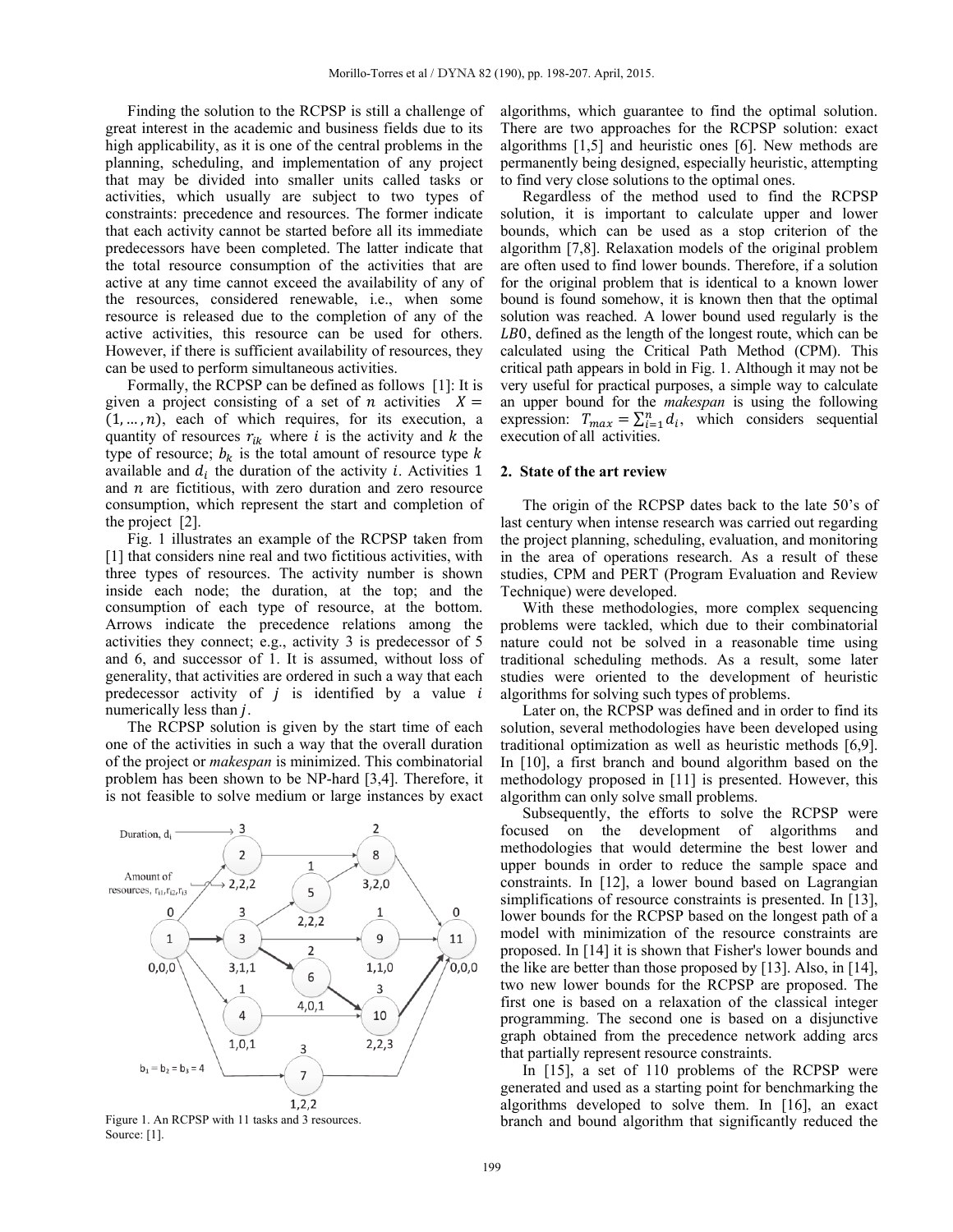solution time of this set of 110 problems is presented.

The branch and bound approach combined with good lower bounds and appropriate dominance rules to remove the tree branches that do not contain the optimal solution is the best exact technique proposed for solving the RCPSP. In [17], three complexity indexes, Resource Factor (RF), Resource Strength (RS) and Complexity (C), which enable the RCPSP to be identified as "easy" or "difficult", are presented. RF measures the average number of resources used per activity. RS measures, for each resource, the relation between the available total resource and the average consumption of this resource; values close to 0 or 1 correspond to "easy" instances, and intermediate values correspond to difficult instances. The index C is a measure of network precedence complexity; the higher the value, the more complex the problem.

In [18], a new set of problems, called Project Scheduling Problem Library (PSPLIB), that serve to perform a new benchmark of the algorithms is proposed. Results show that the branch and bound approach proposed in [16] failed to solve these new sets of "difficult" problems in spite of the large computational time used.

In [1] a new mathematical formulation for the RCPSP is shown, based on the use of feasible subsets as decision variables, which had a good performance. In [19] a similar but more recent research is shown, using a new formulation defining a time horizon for each activity with new lower and upper bounds. Results achieved using CPLEX on PSPLIB library with a branch and bound scheme directly tailored for the new formulation are very good. In [20] an extensive study on the different new mathematical formulation is shown. Also, the event-based mixed integer linear programming is proposed.

Currently, research on the RCPSP focuses on finding practical solutions to the industry. So, heuristic methods that produce satisfactory results are used in order to find good approximations to optimal solutions using a relatively small computational effort [21].

Among the heuristics repeatedly mentioned in the literature are the population-based algorithms such as genetic and ant colony algorithms, which use random components as an escape strategy from local optimal solutions. In recent years, genetic algorithms have specialized in solving more complicated instances of the RCPSP, showing good results. Besides, there is a trend to use hybrid algorithms. For more information about this, refer to papers [22–29]. In [30] an experimental investigation of heuristics for the RCPSP is shown.

### **3. The proposed hybrid algorithm**

This paper fills a gap identified in the literature between the performance of exact and heuristic algorithms in solving the RCPSP. A deeper analysis of the most advantageous features of the branch and bound is made, and an algorithm of this type is proposed as a basic method to guide a deterministic heuristic search.

This section consists of two sub-sections. In the first one, the branch and bound algorithm taken from the literature is clearly explained; then, a description of the four exact dominance rules used to prune the tree follows; some of these taken from the literature and others proposed by the authors in this paper.

The second sub-section contains the proposed heuristic, including the four heuristic strategies considered in the sequence generation scheme, the structure of the feasible solutions, and an illustration of the mechanisms, both exact and heuristic, incorporated in the algorithm to establish a balance between exploration and exploitation of the search in the feasible space. Finally three stopping criteria are shown.

### *3.1. Branch and bound algorithm*

An algorithm of this type performs a tree-like exhaustive and organized search, creating branches that build the solution, from the root to an end node. From the literature review, it can be argued that among the exact algorithms, the branch and bound, presented in [16], is the best performing algorithm for the RCPSP, although it can be only useful for small instances. To streamline the search, the algorithm prunes some branches using exact dominance rules. Moreover, several different ways to improve the algorithm, which cut through dominance rules, have been developed.

The branch and bound algorithm operation in each of its stages is described below, differentiating the developments found in literature from contributions in this paper. For a better understanding some definitions are provided next. Level: the time at which a decision is made about which subset of activities is to be scheduled. Active task: a task that is executed in a time interval equal to its duration using the resources it requires. To release resources: to complete an active task, releasing the resources it requires. Eligible activity: an activity that satisfies all precedent constraints at a level. Power set of eligible activities: set of all subsets of eligible activities associated to a level, including the empty set and the set itself. Feasible subset: element of the power set that satisfies, along with the tasks that remain active, the resource constraints at a level; this element consists of eligible activities.

#### 3.1.1. Steps of the algorithm

**0) Initialization.** The algorithm starts at level zero, at time zero. The number of iterations is determined.

**1) Moving up to the next level.** The algorithm determines the next time an activity is completed and releases a certain amount of resources, so that a subset of activities from the set of eligible activities can be scheduled. When the n activities of the project have been scheduled, a feasible solution is obtained, i.e., a complete sequence whose *makespan* value is used for comparing it with the best solution found so far, known as the incumbent solution.

**2) Determining the set of eligible activities, the power set, sorted from larger to smaller number of activities, and the feasible subsets at a given level**. In case of a tie, they are sorted according to the numbering of the activities. It is then evaluated which of these subsets are resource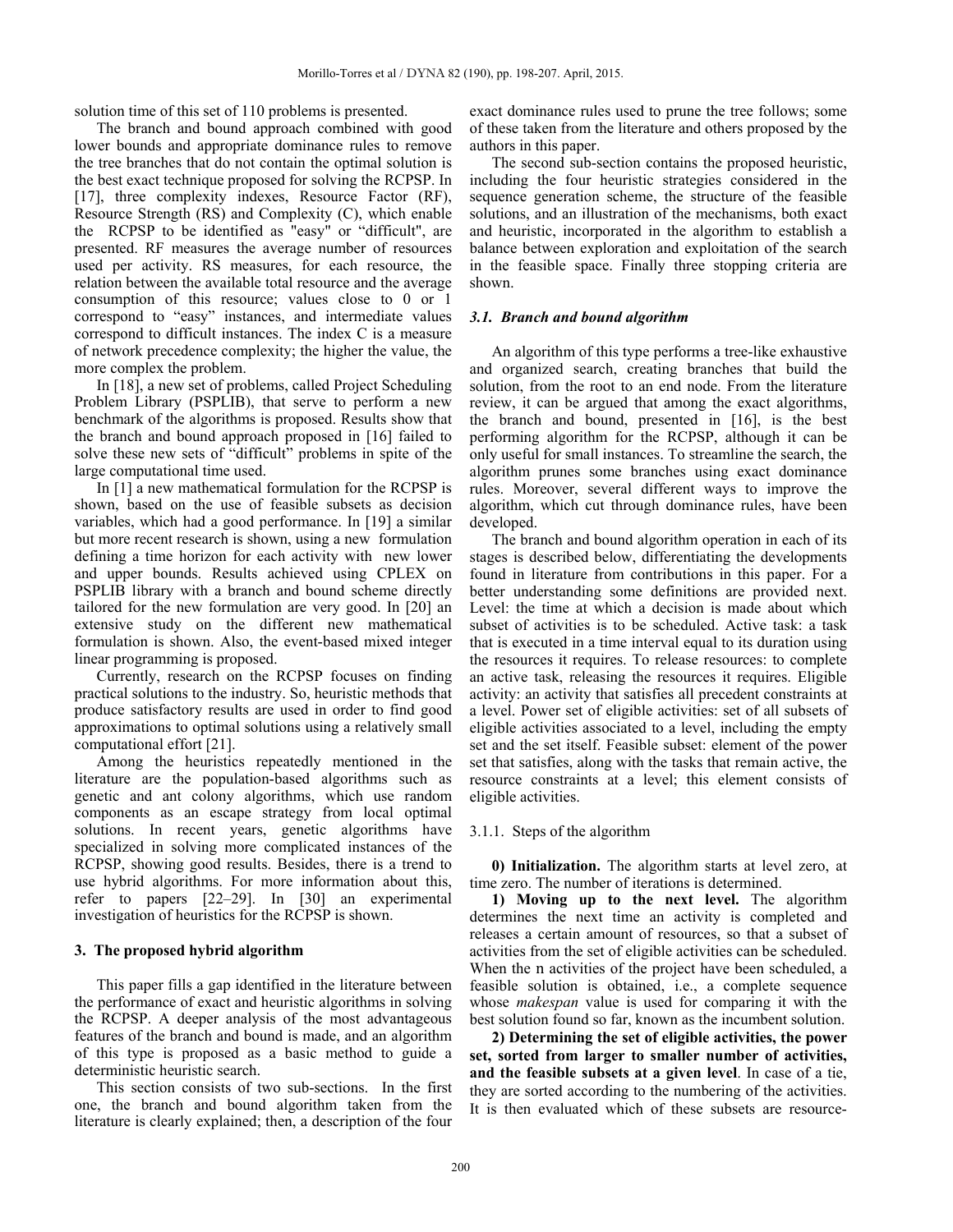based feasible, considering the activities or active tasks. Fig. 2 shows an example of the level 1 for the problem in Fig. 1.

At levels where there are no active tasks, e.g. level 1, it makes no sense to schedule the empty set, as this would only result in a delay in the overall project execution. However, it is possible to find the optimal sequence by scheduling the empty set at levels where there are active tasks. Nevertheless, in the set of test instances, the probability of this situation is very low.

**3) Selecting the next feasible subset (per precedence and resources), for the current level in order to start its activities**. If the level is explored for the first time, the first subset is chosen. When all the feasible subsets of the level have been scheduled, the algorithm moves to Step 4.

**4) Backtracking down one level.** The level and all activities scheduled from that time on are removed and the algorithm backtracks down one level. It is verified if the level reached is 0. If so, the algorithm is completed, otherwise, it returns to Step 3.

#### 3.1.2. Dominance rules

Dominance rules are strategies based on mathematical reasoning developed to calculate exactly at which levels of the search tree it is no longer necessary to continue searching, as it is certain that a solution better than the incumbent one cannot be found. These rules enable regions of the feasible space where a search should no longer take place to be discarded, and thus allow greater efforts to be focused on performing iterations in other parts of the search space. Some of the dominance rules used in this paper, described below, were taken from the literature [13,14,16,31] and some others were prepared by the authors.



Figure 2. Set of eligible activities, its power set, and the feasible subsets in level 1 for the RCPSP shown in Figure 1. Source: Prepared by the authors.

**Rule 1: Precedence-based and resource-based critical path.** It is used to truncate tree branches and can also be used as a stop rule. The precedence-based critical path is the well-known project critical path that can be obtained from a forward and backward review of the project network, calculating the early and late start of each activity. This estimation of the overall duration of the project only considers the structure of precedence, ignoring the resources.

The resource-based critical path (RCP) is a bound proposed by authors in this paper. It is calculated from a node to forward, only with activities that still remain to be scheduled  $(\omega)$  based on the successor activities. Essentially, for each type of resource, the RCP is calculated with expression (1), choosing the longest duration. The minimum time the project would take to be completed is estimated if all activities were scheduled using all the available resources, i.e., with an efficiency of 100%.

$$
RCP = \frac{\sum_{i \in \omega} dura(i) * CoRe(i, k)}{Redi(k)} \qquad k = 1, 2, ..., K \quad (1)
$$

Here, k represents the type of resource; dura $(i)$ , the duration of activity i;  $CoRe(i, k)$ , the consumption of resource type  $k$  by activity i; Redi $(k)$ , the total available amount of the resource type k. The critical path dominance is calculated from the precedence tree generated from each activity. The critical path by resources is calculated from the unscheduled activities in the partial solution. These two bounds can be calculated from any activity and are measured in time units. For any level, if the duration of the current partial solution plus the maximum between the RCP and the critical path is greater than or equal to the best stored time of a complete sequence, this branch of the tree should be pruned since a solution better than the current one will not be found. Thus, instead of scheduling the feasible subset of this level, the algorithm backtracks down one level.

**Rule 2: Activity at a previous level.** At each level, in step 3, when a feasible subset is to be scheduled, it is verified if any of its activities can be performed at a previous level. If so, this subset is discarded and the algorithm continues with the next subset. This is because if any activity of the feasible subset can be performed at a previous level, the resulting sequence would already have been scheduled and verified at that previous level because the branch and bound algorithm goes through the tree in a descending order according to the number of activities that can be scheduled. In this way, the partial solution being evaluated and all those that are generated from it cannot be better than the partial solution that considers the inclusion, at the current level, of any activity that could have been scheduled at a previous level. If the completion time of an activity of this type is greater than the time of the current level, the algorithm moves on to the next feasible subset. Otherwise, the entire level is discarded and the algorithm backtracks down one level.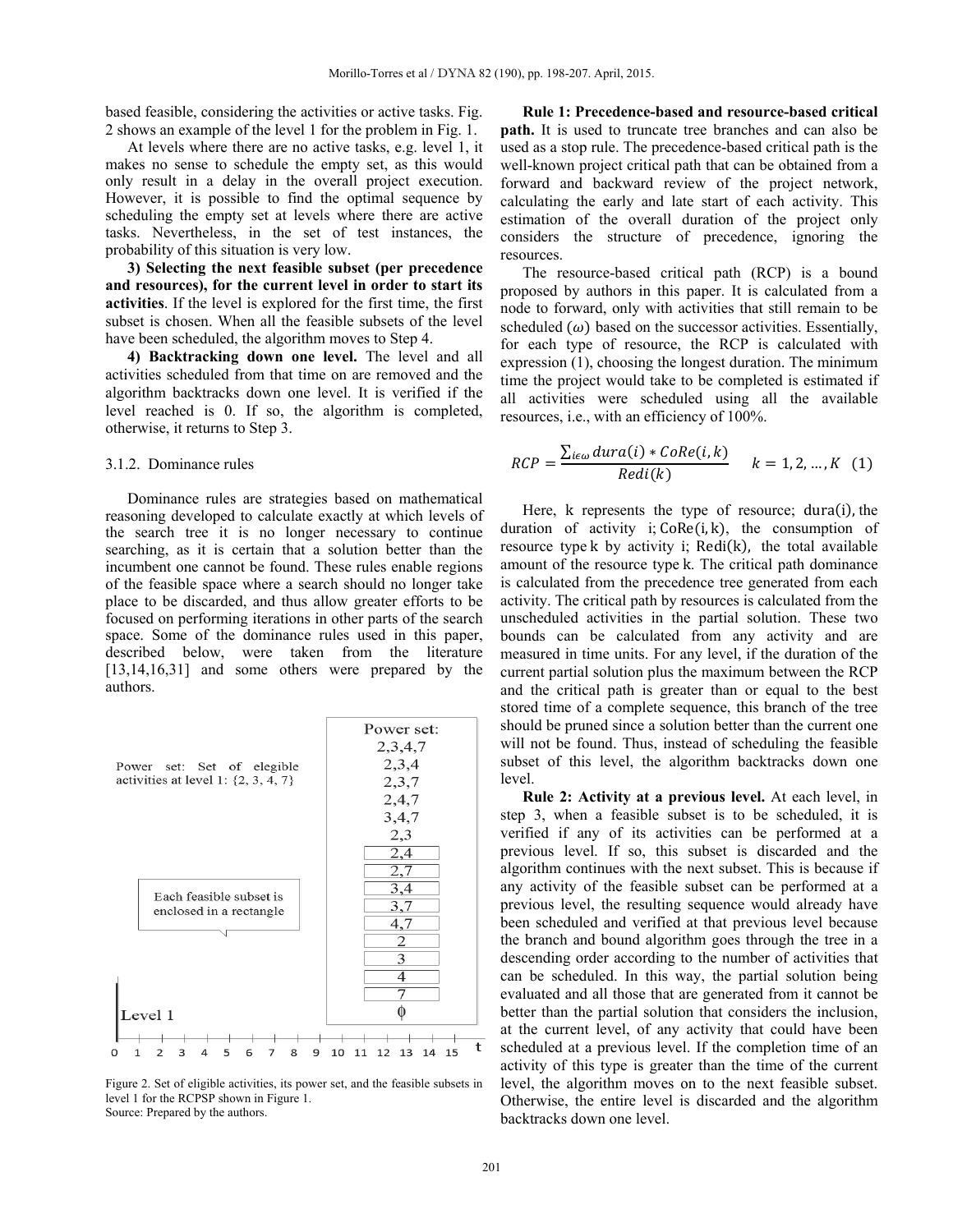

Figure 3. Rule 3: Activity with the shortest duration in the same level. a. The current dominated solution. b. The solution that was previously reviewed and dominates the current one. Source: Prepared by the authors.

**Rule 3: Activity with the shortest duration at the same level.** Fig. 3 shows an example of a diagram of this dominance, where the last scheduled activity was 3. The eligible activities are 4, 7 and 10 and the selected feasible subset contains activities 7 and 10. This dominance rule checks if the activity 4, that has the shortest duration, can be started along with activities 7 and 10. If so, this partial solution containing only the feasible subset 7 and 10 will be dominated.

**Rule 4: Interchangeable activities.** Successors of one activity are identified by a higher number. At each level, once a feasible subset is scheduled, the partial solution, i.e., the sequence of the scheduled activities, is analyzed, and it is verified if any activity can be interchanged with another scheduled one identified with a greater number, without violating the precedence and resource constraints. As this interchange can modify the start time of an entire set of activities, it is necessary to verify if the solution remains feasible. This test is performed for each pair of activities that do not share execution times and that, in the Gantt chart, the rightmost scheduled activity has a lower number than the activity to the left with which it is intended to be interchanged.

If a pair of activities can be interchanged, taking into account the previous conditions, the search tree should be pruned, i.e., backtracking down one level and removing that branch, since the algorithm must have already searched all sequences that can be generated from the current level in the interchanged sequence. After truncating a branch, the algorithm should move on to step 4.

In the literature reviewed, only two consecutive activities were interchanged. In this paper, we propose the general case where this verification is carried out with all previous candidate activities for exchange.

# *3.2. Proposed heuristic*

Considering the branch and bound is the exact method that has given the best results [16], the algorithm base provides a sign of efficiency, since the branch and bound guarantees optimality. Although the hybrid heuristic proposed in this paper does not guarantee the optimal solution, it aims at reducing the computational time drastically, possibly giving up some accuracy regarding the optimum.

On the other hand, due to the way the algorithm is built, the search for sequences is carried out by considering only feasible solutions, using both precedence and resource constraints. This allows the heuristic not to worry about non-feasible solutions, unlike many other algorithms that must incorporate some mechanism to eliminate them or to penalize them.

Finally, the algorithm expansion using branches is made in such a way that in the search tree it never returns to a solution already considered. Therefore, the search is never at a standstill, i.e., it never remains stuck in a local optimal solution nor does it fall into repetitive cycles. This attribute will become an escape strategy from local optima, which is the essence of the proposed algorithm since, while it is searching at a very high level of the tree (far from the root), if it cannot find any better sequence and a larger search is desired, it can implement a rule to force itself to backtrack down one level (to get close to the root) in order to continue searching in new zones of the feasible region.

The proposed hybrid methodology, in this paper, incorporates four heuristic deterministic strategies that provide essential information and rules of movement, in order to achieve a guided and efficient search. Later, the best sequence found by the algorithm is adjusted by means of the *Forward-Backward Improvement (FBI)* method. A detailed explanation of each of the steps developed follows.

#### 3.2.1. New sequence-generator scheme

A parallel sequence-generator scheme is based on the power set of the eligible activities. In order to schedule first those with the highest possibility of containing the optimal solution, at each level, this set of eligible activities is ordered in a descending way by three criteria described later on in the text. Each criterion is weighed with a weight calculated by experimentation, as detailed later, in heuristic 4. These criteria were chosen from the priority rules used to schedule activities [32], that in this research are extrapolated to be used in the scheduling of sets. After calculating such weights, the evaluation of each feasible subset is computed at each level according to the three criteria, to carry out later a descending ranking; in case of a tie, the set with the lowest activity number will be preferred.

**Efficiency in the use of resources.** It is assumed that the optimal sequence of any RCPSP instance should try to maximize the use of resources for each unit of time, trying to schedule activities in the most efficient way, assuming that the higher the number of resources, possibly the higher the number of activities scheduled simultaneously, and therefore, a shorter project *makespan.* 

The total consumption of resources of each level is calculated by adding the consumption of each of its feasible subsets. Then, the proportion of resources used for each of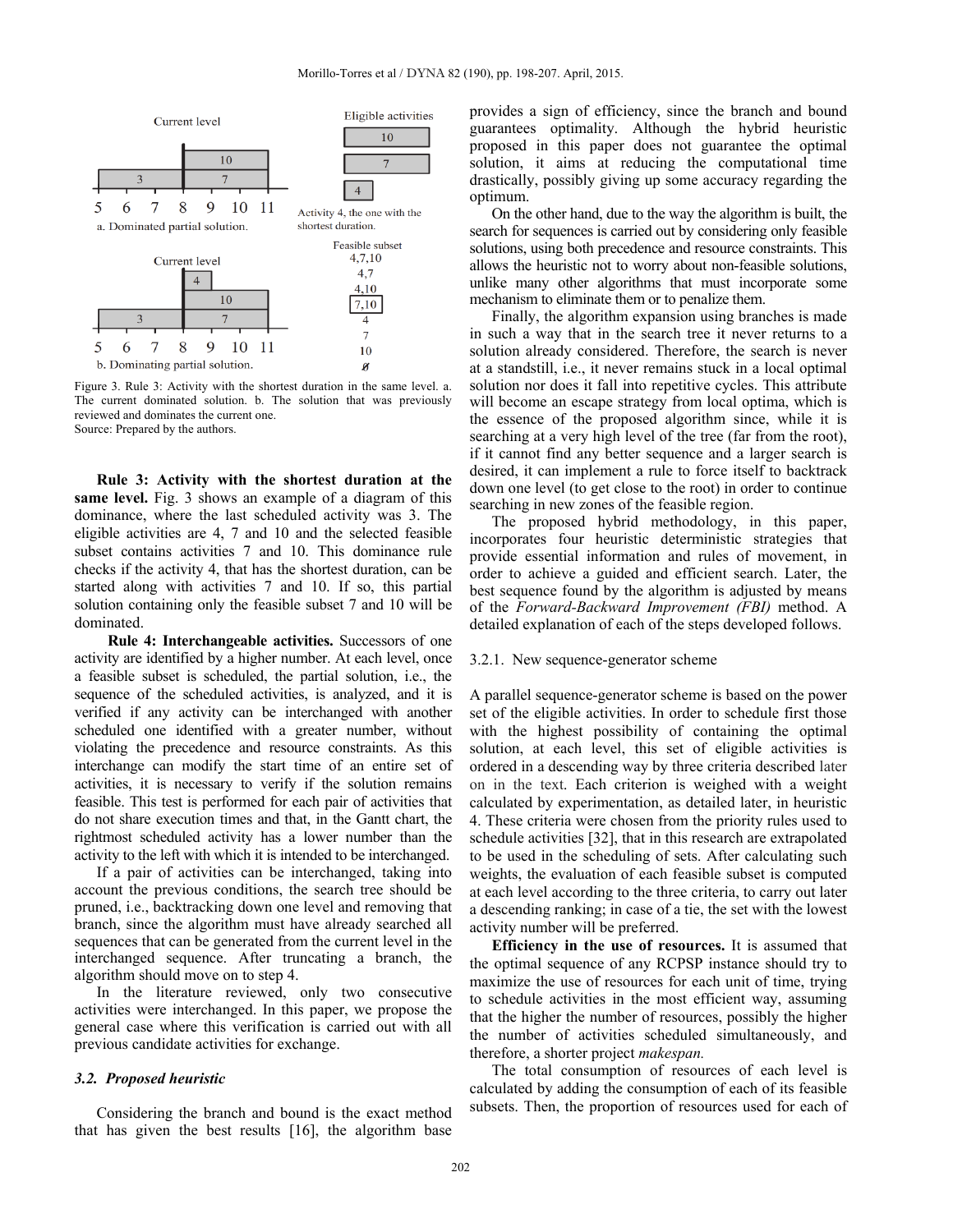these feasible subsets with respect to the total for each level is calculated.

To estimate the consumption of resources of each feasible subset it is assumed that there exists different types of resources and, therefore, for each one of these, a weighting is used to represent its importance, depending on how critical it is for the problem. The weighting of resource type k is calculated by equation (2), where  $dur\alpha(i)$  is the time length of activity  $i$ ;  $Redi(k)$  is the total availability of resource type  $k$ ; and  $CoRe(i, k)$ , the use of resource type  $k$ in activity  $i$ .

$$
weighting(k) = \frac{\sum_{i=1}^{n} dura(i) * CoRe(i, k)}{\left[\sum_{i=1}^{n} dura(i)\right] * Redi(k)} \quad (2)
$$

**Efficiency in releasing successor activities.** The subsets of activities that release the largest number of successor activities are scheduled first, i.e., that after the first ones are finished, all the activities that had them as predecessors would satisfy the precedence constraints and would become eligible at the current level. At each level, after establishing the power set and verifying which the feasible subsets are, the total number of subsets that each feasible subset would release in the whole level is calculated, counting the repeated activities. Next, the proportion of activities released for each feasible subset is calculated, and results are ordered in a descending way according to this criterion.

**Sets that minimize the project delay.** This criterion, based on the CPM, considers the largest LFT (Late Finish Time) of all activities in the subset. An LFT associated to each feasible subset is calculated, adding the corresponding LFT of each one of its activities. In the same way, an LFT of reference for the level is obtained by adding the associated one of each of its feasible subsets. Next, the corresponding ratio of LFT for each feasible subset is calculated in relation to the total for the level, and results are ranked in ascending order according to such a ratio.

The purpose of this criterion is to schedule the lower LFT sets first to try to minimize the potential delay that may occur when an activity has been left out for later and scheduled at another level.

# 3.2.2. Allocation of iterations

The basic idea of the proposed heuristic is to guarantee exploration in all areas of the feasible region, by distributing the iterations throughout all branches. The systematic expansion is used as a strategy to avoid standstill in local optima. For instance, when half of the predetermined iterations have been executed, it would be expected that half of the feasible region has been searched, i.e., the algorithm is in the middle of the feasible subsets at each level. This does not mean that the search is performed in all the feasible subsets, but that these can be forced to change depending on the amount of executed iterations.

For each level, a counter of the number of iterations is restarted each time the algorithm moves up one level. This is because level 1 is actually the only one that keeps the total number of predetermined iterations for the algorithm. Each time that a feasible subset is scheduled at each level, the information related to the three criteria is updated, accumulating the amount of resources used, of successors released, and of minimal LFT's, which allows the update of the corresponding ratios applying heuristic 1 explained in subsection 3.2.1. The procedure used to implement this second heuristic, is synthesized in expression (3), valid for each level, as detailed next.

$$
\alpha \left( \frac{AUR}{TUR} \right) + \beta \left( \frac{ASL}{TSL} \right) + \gamma \left( \frac{ALFT}{TLFT} \right) \le \frac{Iteral(level)}{Re(level)} \tag{3}
$$

The terms on the left of inequality (set relations) represent a weighted average of the three proportions, corresponding to the three criteria of heuristic 1, with weights  $\alpha$ ,  $\beta$  and  $\gamma$ , associated to each criterion, as defined later in heuristic 4. Numerators AUR, ASL, and ALFT, for the current subset, measure the cumulative of the use of resources, successors released, and LFT, respectively. Denominators TUR, TSL, and TLFT, for the level, measure the total of resources used, successors released, and LFT, respectively. The term on the right (iterations relation) measures the proportion between the number of iterations carried out, *Itera,* and the number of remaining iterations, Re.

If the member on the left is smaller than the term on the right, the scheduling of the corresponding level is delayed. Then, the algorithm cuts the tree at the highest level in which it is delayed to prevent stopping without exploring the whole feasible region, and to continue searching in the next feasible subset of that level. Depending on the way the feasible subsets are ordered and the set relations are computed, the hybrid algorithm makes the comparison regardless of the proportion of subsets run by level.

### 3.2.3. Pareto's principle

According to Pareto's principle, There are many causes or factors that contribute to the same effect, but only a small number contributes in a significant way to causing such an effect; that is, there are very few essential and many trivial causes; thus, a ratio of 80/20 is proposed, meaning that 80% of the effect is caused by 20% of the more important causes. To apply this principle, an experimentally computed proportion close to 60% (higher than 20% suggested by Pareto) of the eligible subsets is implemented at each level of the proposed algorithm. The computed proportion that varies depending on the problem complexity is calculated a priori for each case as shown below in strategy 4. The eligible subsets are ranked according to strategy 1, where the last ones on the list are the ones that have lower rank and therefore, have the least probability of containing the global optimum.

#### 3.2.4. Adaptive and self-adaptive parameters

**Self-adaptive parameters**. Self-adaptive parameters are based on results of each of the iterations. As the branch and bound algorithm explores uniformly all the branches of the tree it is not possible, a priori, to obtain those branches that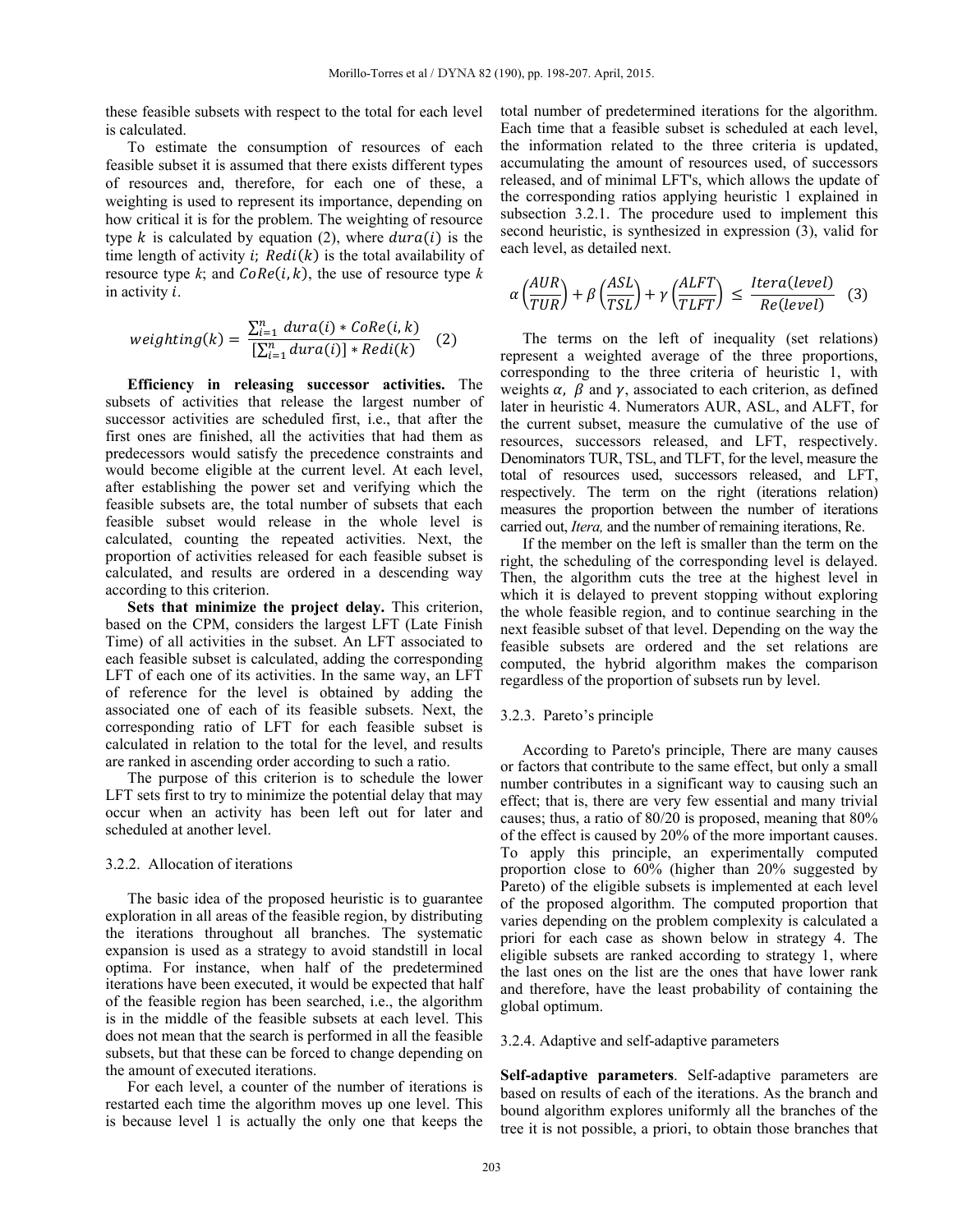will be pruned or the number of solutions that will not be necessary to build, since they correspond to sequences dominated by some of the rules previously explained.

A heuristic pruning of branches can lead to the use of a smaller number of iterations than the one defined initially, ignoring thus part of the search in regions where better solutions could be found. To face this problem, a strategy is implemented so that after the branch and bound heuristic algorithm finishes, it verifies if the number of iterations executed is lower than the number established previously; if so, the algorithm restarts but searches only in regions within the feasible space with the pending iterations from the previous run.

**Adaptive parameters.** Adaptive parameters are based on a priori information about each problem, taking specific values in order to improve the algorithm operation. The proposed heuristic algorithm in this paper uses four parameters, three of which intervene in expression (3), as the weights  $\alpha$ ,  $\beta$  and  $\gamma$ . The fourth parameter is the Pareto's ratio of the selected subsets.

The goal of this heuristic is to use initial information about the problem to estimate, a priori, an indicator of the instance complexity, in order to adapt the values of the parameters, implementing a more aggressive strategy depending on how high the detected complexity or difficulty can be. Next the method of ranking of the instances and the complexity indices used are defined.

In the process of parameter adaptation, in the proposed heuristic, the instances of the problem are sorted first, for which an analysis was made of the academic library PSPLIB (Project Scheduling Problem Library), [18], specializing in sequencing problems, as described in section 4.

Of the complexity indices known in the literature, the inverse of the resources strength was chosen, defined as the average consumption of resources type k of all the activities divided by its total availability,  $R_k$ , according to (4), where  $r_{ik}$  is the consumption of resource type k by activity i, and n is the total number of activities. To compare the various instances of the problem, this value was averaged with the values computed for all the types of resources, defining RSI (Resource Strength Inverse), as shown in (5).

$$
\frac{1}{RS_k} = \frac{\frac{1}{n-2} * \sum_{i=2}^{n-2} r_{ik}}{R_k} \qquad k = 1, ..., K \qquad (4)
$$
  

$$
RSI = \frac{1}{K} * \sum_{k=1}^{K} \frac{1}{RS_k} \qquad (5)
$$

The RSI for the 480 problems of set j30 was calculated and each value obtained was matched with the computing time obtained by [18]. Results are shown in Fig. 4, where each point represents one of the 480 problems. It can be seen that in some cases, but not in others, as the RSI approaches 0.3, the computing time grows explosively; that is, if the computing time is high, an RSI close to 0.3 will be found, but a problem with an RSI close to 0.3 does not necessarily entail a high computing time. However, only a few cases do not satisfy this condition.

RSI values for which it was considered that a RCPSP instance has a high level of difficulty were computed experimentally, giving a range between 0.259 and 0.355. Instances with RSI values outside this range can be associated with a low complexity level. Then, also experimentally, the best values of the four parameters,  $\alpha$ ,  $\beta$ ,  $\gamma$ , and the Pareto's proportion were determined, for both difficult and easy instances. Results are shown in Table 1.

Finally, the FBI method, [33], also known as double justification, is applied to the solution found. This method can be used as a complement of any other meta-heuristic since it is designed to improve a feasible solution previously found, using another algorithm. It is based on the backward/forward free space between activities, understood as its free time, in which it can be moved forward or backward, several times, with the purpose of scheduling the activities in the boundaries of their slack time, obtaining, in many cases, a decrease of the *makespan*.

This FBI method consists in executing at least one backward and one forward pass. In the first one, all the activities are sorted in descending order regarding their completion time; then a serial schedule generation scheme is developed, in such a way that all activities are shifted to the right at the latest time (late finish). In the forward pass, the activities are sorted in ascending order regarding their start time and a serial schedule generation scheme is applied in such a way that all activities are shifted to the left allowing them to start at the earliest time (early start), as much as their space permits it. Finally, it is verified if there was a better completion time for the project.

# 3.2.5. Three stopping criteria in the proposed hybrid algorithm

**A previously defined limit of iterations.** An iteration counts both when a complete sequence is established, i.e.,



Figure 4. RSI vs. computing time for the j30 set. Source: Prepared by the authors.

Table 1

Experimental computation of adaptive parameters.

| $\mathcal{L}_{i}$ |              |                      |  |              |     |        |
|-------------------|--------------|----------------------|--|--------------|-----|--------|
|                   | Complexity   | RSI                  |  |              |     | Pareto |
|                   | Difficult    | $\in$ [0.259, 0.355] |  | 0.08<br>0.65 |     | 0.55   |
|                   | Easy         | ∉ [0.259, 0.355]     |  |              | 0.2 |        |
| $\sim$            | $\mathbf{r}$ | $\sim$               |  |              |     |        |

Source: Prepared by the authors.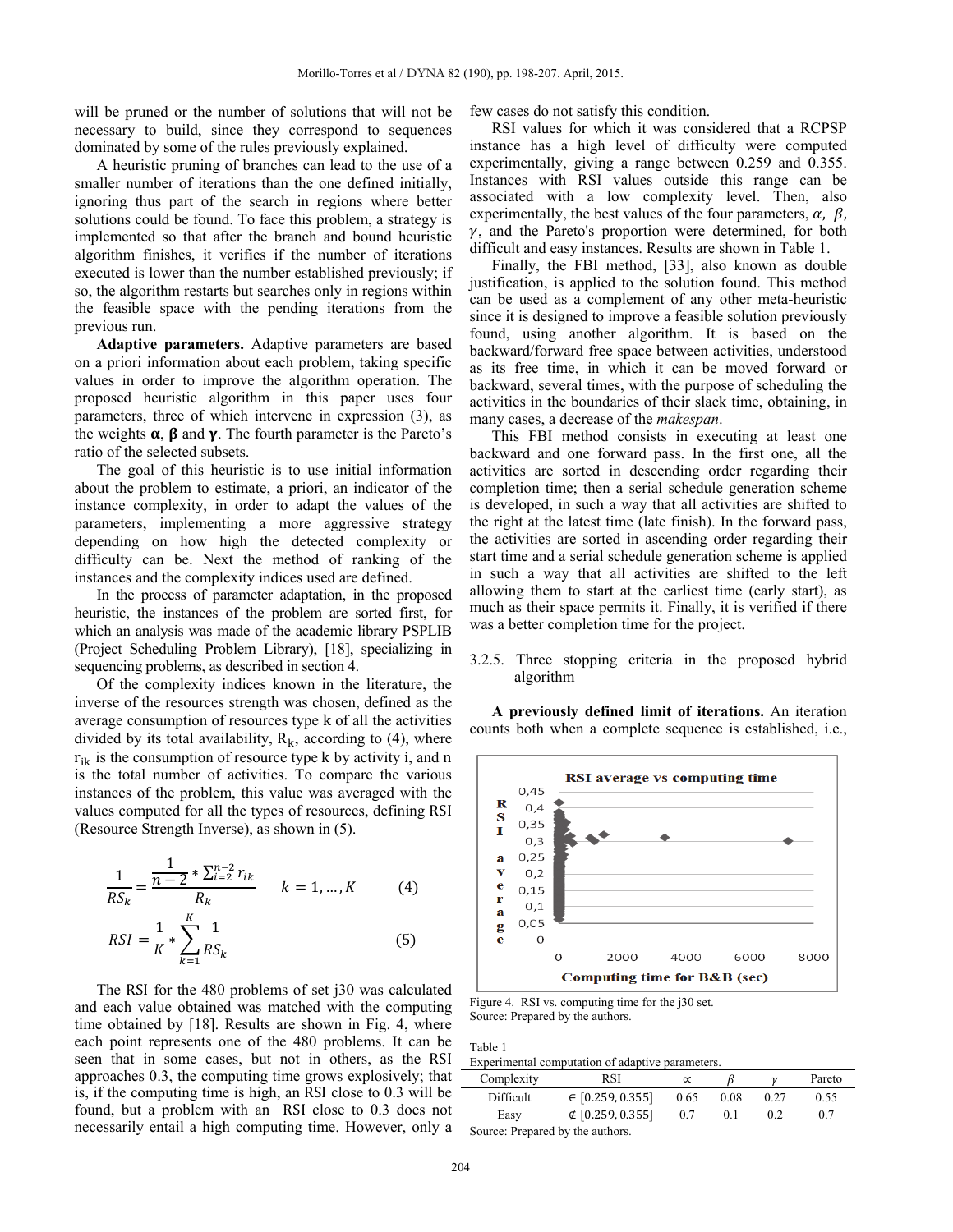when all the activities have a scheduled start time, and when using a dominance rule, it is determined that a partial sequence cannot be better than the current best solution.

**A lower bound.** The algorithm stops if it reaches a theoretical lower bound, as it is known that no solution can be better than such a bound. In this hybrid algorithm the lower bound of Stinson, LBS, is used as a stopping criteria. -It is described in [1].

**Limit per level.** The proposed hybrid algorithm distributes the iterations and continues the search depending on the proposed heuristic strategies. At each level, when all feasible subsets have been scheduled, the algorithm backtracks down one level, according to step 4, and the next feasible subset of the previous level is scheduled; if it has no next feasible subset, the algorithm backtracks down one level more. If there are no more subsets in all the higher levels, level zero is reached, where the algorithm stops because the entire feasible region has already been explored (not considering the truncated branches), using the predetermined iterations.

## **4. Test library and results**

In [18] the PSPLIB library is proposed, which provides a set of problems for assessing the performance of the new heuristic schedule algorithms. It is available at: http://www.om-db.wi.tum.de/psplib/main.html.

Specifically for the RCPSP, there are four problem sets: j30, j60, j90 and j120 consisting of 30, 60, 90 and 120 activities, respectively. Each set has 480 problems except for j120 which has 600. In all sets, the same parameters were used to generate, and therefore they have all the difficulty levels.

In this section the set j30, consisting of 480 problems and 30 activities, was analyzed. The reason for this is that the problems in this set are the only ones where both the optimal solution and the solution time are known in an exact way and, therefore, comparisons with the algorithm developed in this research can be carried out without bias.

To evaluate the algorithm proposed efficiency, the 480 problems of the set j30 from the PSPLIB were solved. In order to validate the proposed algorithm, the percentage deviation of the found solution is calculated regarding the optimal solution  $(DOS<sub>z</sub>)$  for each instance, as shown in (6), where  $R_h$  is the solution obtained from the heuristic and  $O<sup>*</sup>$  is the instance optimal solution. In (7), the average of these deviations is calculated to obtain an average deviation of set (ADOS). Table 2 shows a summary of the obtained results.

$$
DOS_z = \frac{R_h - O^*}{O^*} * 100\tag{6}
$$

$$
ADOS = \frac{1}{480} * \sum_{z \in j30} DOS_z \tag{7}
$$

In the first row, with 50,000 iterations, an average percentage deviation of 0.2436% is obtained with respect to the optimal solution, which is a highly satisfactory result.

Table 2. Summary of the proposed algorithm results for set j30 of the PSPLIB.

| J30: 480 instances                 |        | <b>Iterations</b> |        |  |
|------------------------------------|--------|-------------------|--------|--|
|                                    | 1.000  | 5,000             | 50,000 |  |
| ADOS $[\%]$                        | 0.6361 | 0.4336            | 0.2436 |  |
| Std. Dev. ADOS [%]                 | 1.476  | 1.218             | 0.769  |  |
| N. optimal solutions               | 379    | 405               | 426    |  |
| Optimal solutions [%]              | 78.95  | 84.37             | 88.75  |  |
| Correct Descend Louis and contract |        |                   |        |  |

Source: Prepared by the authors.

Furthermore, as the number of the iterations increases, a lower percentage deviation is obtained, a foreseeable result that confirms the coherence of the algorithm, i.e., its proper operation.

The second row shows the standard deviation of this percentage deviation, which represents the error dispersion. In this case, deviations are small, indicating that their values are consistent and homogeneous, with little variability. Therefore, it can be concluded that the algorithm finds good results at different levels of difficulty. The third row shows the number of instances in which the proposed hybrid algorithm reaches the optimal solution. And the fourth row shows the corresponding percentage on the total of 480 instances.

Results of the proposed heuristic are comparable to ones obtained by some of the best meta-heuristic methods reported in the literature. A summary of results from these algorithms taken from [32] is shown in Table 3, where it can be seen that this research ranks number 19, being the only one in the list that uses a branch and bound as a basic algorithm and it is the only entirely deterministic heuristic algorithm of the list.

**Computational complexity.** The exact Branch and Bound algorithm incorporates dominance rules and, in the worst case, it should go throughout the whole feasible solution space of the RCPSP. It is well known that this problem has an NP-hard complexity [3]. However, the hybrid algorithm presented in this work, like, in general, all heuristics, greatly reduces the computational execution time, because the process is limited to the number of iterations chosen by the analyst, leaving subsequently as another component of complexity the own features of the method to construct feasible solutions [21].

In the proposed algorithm, these methods can be summarized as the use of SGS in parallel whose complexity order is  $O(n^2 * k)$  [21] and the ordering of u eligible subsets at each level, with a complexity of  $O(u * log(u))$ .

### **5. Conclusions**

There are several exact methods for the solution of the RCPSP. It is worth mentioning that the best is the Branch and Bound method because it solves the problem ensuring optimality. However, because it requires an extremely large computational effort, it is not applicable for high level complexity problems. The efficient alternative proposed in this paper is to solve the RCPSP by means of a hybrid algorithm integrating four deterministic heuristics into the branch and bound that capitalize on the advantageous characteristics of the exact algorithm but with the efficiency of the heuristic.

The reason for using the branch and bound as a base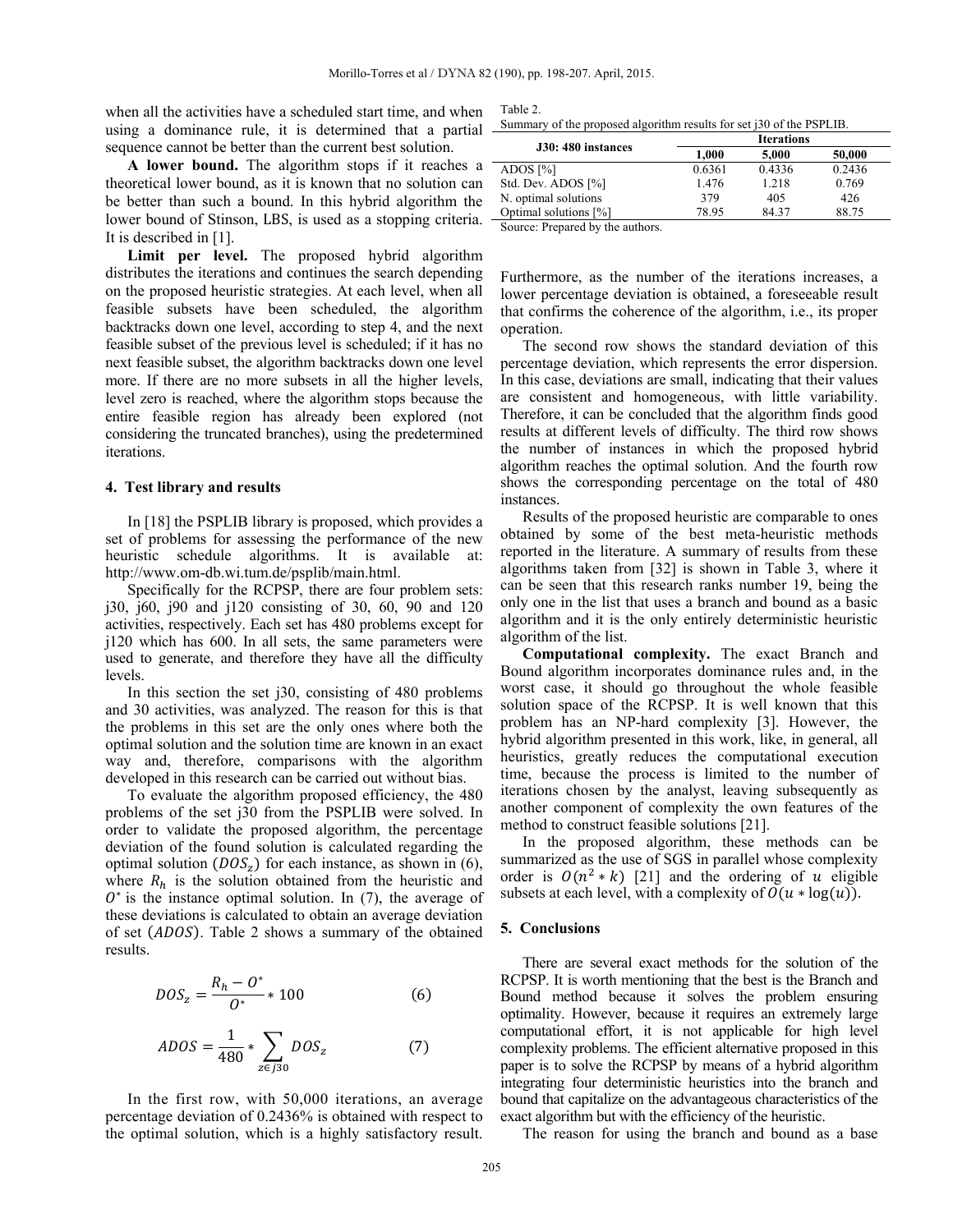algorithm for formulating the hybrid heuristic lies not only on the attributes that make it attractive, but also on the missing of papers observed in the literature since this approach is not widely studied, in spite of its advantages. Thus, the purpose of this paper is to tackle the scarcity of reports related with the combination between exact algorithms, like the branch and bound, and heuristic algorithms for solving the RCPSP.

| anie |
|------|
|------|

| Percentage deviation with respect to the optimal set j30. |  |  |  |
|-----------------------------------------------------------|--|--|--|
|                                                           |  |  |  |

|     |                                            |                    | ADOS  |       |        |  |
|-----|--------------------------------------------|--------------------|-------|-------|--------|--|
| No. | Heuristic                                  | <b>Authors</b>     | 1 mil | 5 mil | 50 mil |  |
| 1   | $\overline{GAPS} - RK$                     | Mendes et al.      | 0.06  | 0.02  | 0.01   |  |
|     | GA, TS - Patch                             | Kochetov<br>&      |       |       |        |  |
| 2   | relinking                                  | Stolyar            | 0.10  | 0.04  | 0.02   |  |
|     |                                            | Debels<br>&        |       |       |        |  |
| 3   | Decomposition                              |                    | 0.12  | 0.04  | 0.02   |  |
| 4   |                                            | Vanoucke           |       |       |        |  |
|     | Hybrid GA                                  | Alcaraz & Maroto   | 0.15  | 0.06  | 0.01   |  |
| 5   | <b>BPGA</b>                                | Debels<br>&        | 0.17  | 0.06  | 0.02   |  |
|     |                                            | Vanaucke           |       |       |        |  |
| 6   | Scatter Search                             | Debels et al.      | 0.17  | 0.11  | 0.01   |  |
| 7   | GA - Forward,                              | Alcaraz et al.     | 0.25  | 0.06  | 0.03   |  |
|     | backward                                   |                    |       |       |        |  |
| 8   | Com-RBRS                                   | Tormos & Lova      | 0.25  | 0.13  | 0.05   |  |
|     | BF/FB                                      |                    |       |       |        |  |
| 9   | GA – Hybrid                                | Valls et al.       | 0.27  | 0.06  | 0.02   |  |
| 10  | <b>RBRS BF</b>                             | Tormos & Lova      | 0.30  | 0.17  | 0.09   |  |
| 11  | $GA - AL$                                  | Alcaraz & Maroto   | 0.33  | 0.12  | $\ast$ |  |
| 12  | $GA - FBI$                                 | Vallas et al.      | 0.34  | 0.20  | 0.02   |  |
| 13  | GA<br>self-<br>$\equiv$                    | Hartmann           | 0.38  | 0.22  | 0.08   |  |
|     | Adapting                                   |                    |       |       |        |  |
| 14  | $SA - AL$                                  | Bouleimen<br>&     | 0.38  | 0.23  | $\ast$ |  |
|     |                                            | Lecocq             |       |       |        |  |
| 15  | $TS - activity$                            | Klein              |       |       | $\ast$ |  |
|     | list                                       |                    | 0.42  | 0.17  |        |  |
|     | Sampling                                   |                    |       |       |        |  |
| 16  | Random                                     | Valls et al.       | 0.46  | 0.28  | 0.11   |  |
|     | TS<br>$-$<br>activity                      |                    |       |       |        |  |
| 17  | list                                       | Nonobe & Ibaraki   | 0.46  | 0.16  | 0.05   |  |
|     | $GA -$<br>activity                         |                    |       |       |        |  |
| 18  | list                                       | Hartmann           | 0.54  | 0.25  | 0.08   |  |
|     | <b>Branch</b><br>and                       |                    |       |       |        |  |
| 19  | Bound                                      | Morillo,<br>Moreno | 0.63  | 0.43  | 0.24   |  |
|     | Heuristics                                 | & Díaz             |       |       |        |  |
|     | Sampling                                   |                    |       |       |        |  |
| 20  | adaptive                                   | Schirmer           | 0.65  | 0.44  | $\ast$ |  |
| 21  | $GA - late join$                           | Coelho & Tavares   | 0.74  | 0.33  | 0.16   |  |
|     | Sampling                                   |                    |       |       |        |  |
| 22  | adaptive                                   | Kolisch & Drexl    | 0.74  | 0.52  | $\ast$ |  |
|     | Sampling                                   |                    |       |       |        |  |
| 23  | global                                     | Coelho & Tavares   | 0.81  | 0.54  | 0.28   |  |
|     | Sampling                                   |                    |       |       |        |  |
| 24  | <b>MLFT</b>                                | Kolisch            | 0.83  | 0.53  | 0.27   |  |
|     | $TS - S$ chedule                           |                    |       |       |        |  |
| 25  |                                            | Baar et al.        | 0.86  | 0.44  | $\ast$ |  |
|     | scheme                                     |                    |       |       |        |  |
| 26  | $GA$ – random                              | Hartmann           | 1.03  | 0.56  | 0.23   |  |
|     | key                                        |                    |       |       |        |  |
| 27  | GA<br>priority<br>$\overline{\phantom{0}}$ | Hartmann           | 1.38  | 1.12  | 0.88   |  |
|     | rule                                       |                    |       |       |        |  |
| 28  | Sampling-                                  | Kolisch            | 1.40  | 1.29  | $\ast$ |  |
|     | MLFT                                       |                    |       |       |        |  |
| 29  | Sampling-WCS                               | Kolisch            | 1.40  | 1.28  | $\ast$ |  |
| 30  | Sampling-                                  | Kolisch            | 1.77  | 1.48  | 1.22   |  |
|     | random                                     |                    |       |       |        |  |
| 31  | $GA - problem$                             | &<br>Leon          | 2.08  | 1.59  | $\ast$ |  |
|     | Space                                      | Ramamoorthy        |       |       |        |  |

Source: Adapted from [32].

The proposed branch and bound heuristic hybrid algorithm uses the scheme of branch expansion proper to branch and bound, but built with the best sets at each time level where some set of activities can be scheduled (heuristics 1) but it does not tackle all the sets, only those with a higher probability of containing the optimum (heuristics 3). Besides, the tree is pruned at each level so as to force a search in the whole feasible space, according to the available iterations in a deterministic manner, this being the most important phase of the algorithm because it is the one that allows the escape from local optima (heuristics 2). In the same way, the parameters to obtain a better performance are adjusted using the information from each problem (heuristic 4). Finally, an FBI improvement is made to the solution obtained.

Results show that solutions can be obtained that are competitive with alternative algorithms commonly used for solving the RCPSP. The hybrid algorithm proposed in this research uses a basic exact algorithm, incorporating heuristic deterministic rules in order to increase its efficiency. Due to its favorable results, this approach could be considered as a starting point for future work along this research line.

# **References**

- [1] Mingozzi, A. et al., An exact algorithm for the resource constrained project scheduling problem based on a new mathematical formulation, Manage. Sci., 44 (5), pp. 714-729, 1995. http://dx.doi.org/10.1287/mnsc.44.5.714
- [2] Brucker, P. et al., Resourceconstrained project scheduling: Notation, classification, models and methods, Eur. J. Oper. Res., 112 (1), pp. 3-41, 1999. http://dx.doi.org/10.1016/S0377-2217(98)00204-5
- [3] Blazewicz, J., Lenstra, J.K. and Rinooy, K., Scheduling subject to resource constraints: classification and complexity, Discret. Appl. Math. - DAM, 5 (1), pp. 11-24, 1983.
- [4] Schäffter, M.W., Scheduling with forbidden sets, Discret. Appl. Math. [Online]. 72 (1-2), pp. 155-166, 1997. [date of reference March 06th of 2013]. Available at: http://dx.doi.org/10.1016/S0166-218X(96)00042- X http://dx.doi.org/10.1016/S0166-218X(96)00042-X
- [5] Morillo, D., Moreno, L. and Díaz, J., Metodologías analíticas y heurísticas para la solución del problema de programación de tareas con recursos restringidos (RCPSP): Una revisión Parte 1, Ing. y Cienc. [Online]. 10 (19), pp. 247-271, 2014. [date of reference April 24<sup>th</sup> of 2014]. Available at:

http://publicaciones.eafit.edu.co/index.php/ingciencia/article/view/1 982

- [6] Herroelen, W., De Reyck, B. and Demeulemeester, E., Resourceconstrained project scheduling: A survey of recent developments, Comput. Oper. Res [Online]. 25 (4), pp. 279-302, 1998. [date of reference March 06<sup>th</sup> of 2013]. Available at:
- http://citeseerx.ist.psu.edu/viewdoc/summary?doi=10.1.1.95.1904 [7] Brucker, P. and Knust, S., Lower bounds for resource-constrained project scheduling problems, Eur. J. Oper. Res., 149 (2), pp. 302-
- 313, 2003. http://dx.doi.org/10.1016/S0377-2217(02)00762-2 [8] Elmaghraby, S.E., Activity networks: Project planning and control by network models. John Wiley & Sons Inc, 1977.
- [9] Kolisch, R. and Padman, R., An integrated survey of deterministic project scheduling, Omega [Online]. 29 (3), pp. 249-272, 2001. Available at:

http://linkinghub.elsevier.com/retrieve/pii/S0305048300000463 http://dx.doi.org/10.1016/S0305-0483(00)00046-3

[10] Davis, E.W. and Heidorn, G.E., An algorithm for optimal project scheduling under multiple resource constraints, Manage. Sci., 17 (12), pp. B803-B816, 1 http://dx.doi.org/10.1287/mnsc.17.12.B803